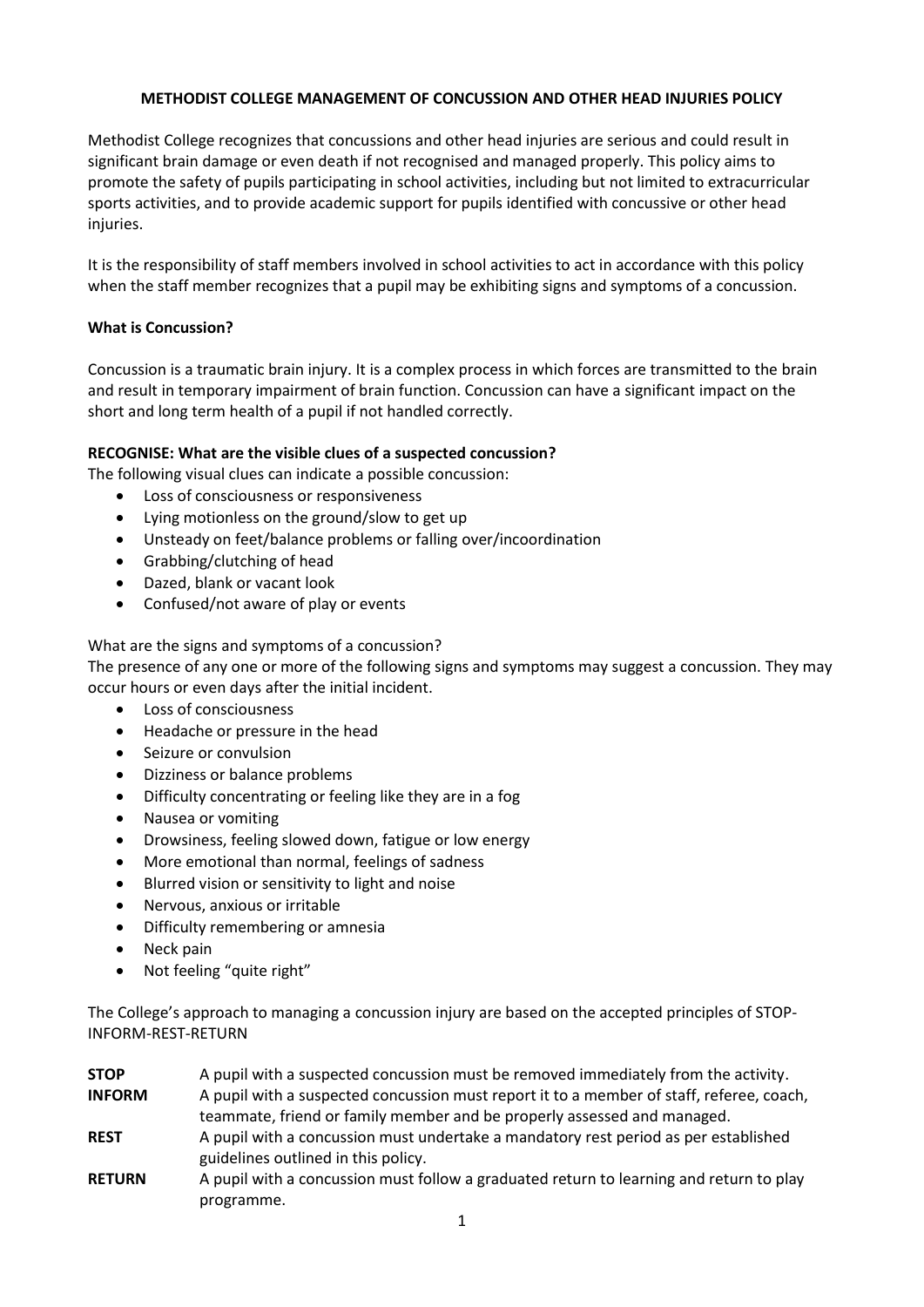## **ACTION IN THE EVENT OF A SUSPECTED CONCUSSION (as defined above)**

The member of staff responsible for the pupil at the time of the event will:

- Safely and immediately **REMOVE** the pupil from the activity (n.b. a pupil should not be moved, other than required for airway support, if they are suspected of having a neck injury) ;
- Make an initial assessment following the guidance in the Pocket Concussion Recognition Tool ;
- Seek medical attention for the pupil from a qualified medical professional (this may be the College Nurse);
- If no qualified medical professional is available, consider transporting the pupil by ambulance for urgent medical assessment;
- Notify the parent(s)/guardian(s )of the pupil to inform them about the incident, remind them of the College's concussion policy, ask them to be alert to the symptoms of concussion and advise them to seek advice and assistance from a qualified medical professional;
- For an incident onsite: notify the College Nurse. For an incident offsite, notify the teacher in charge of the activity. This person will then inform all other staff by e-mail on the same school day or at the start of the next school day.

Any pupil suspected of having sustained a concussion or other head injury during a school activity must be removed safely and immediately from the activity and evaluated by a qualified medical professional.

# **The pupil and his/her parent(s)/guardian(s) will be informed on the day of the concussion:**

- **that they should seek medical attention from a qualified healthcare professional**
- **that the 23 day protocol for sporting activities will automatically apply**

### **RETURN TO LEARNING AND RETURN TO PLAY**

Following a concussion, a pupil may have difficulties with short- and long-term memory, concentration and organisation. They will require rest while recovering from injury (e.g. avoid reading, texting, computer games, watching television) and may even need to stay home from school for a few days. As they return to school, they may need to start with a few classes or a half-day depending on how they feel. They may also benefit from a formal school assessment for limited attendance or homework if recovery from a concussion is taking longer than expected.

The College will accommodate a gradual return to full participation in academic and physical activities as appropriate, based on the recommendation of the pupil's concussion trained health care provider and appropriate designated school personnel. Progression to return to learning and return to play should be determined on a case-by-case basis.

Factors that may affect the rate of progression include:

- previous history of concussion,
- duration and type of symptoms,
- age of the pupil,
- the sport/activity in which the pupil participates.

A pupil with a history of concussion, one who has had an extended duration of symptoms, or one who is participating in a contact sport may progress more slowly.

In order to agree an appropriate staged programme of return, the College Nurse will:

- contact the parents/guardians of the pupil to acquire medical recommendations from the pupil's concussion trained health care provider;
- share medical recommendations with the pupil's Head of Year and the Head of PE.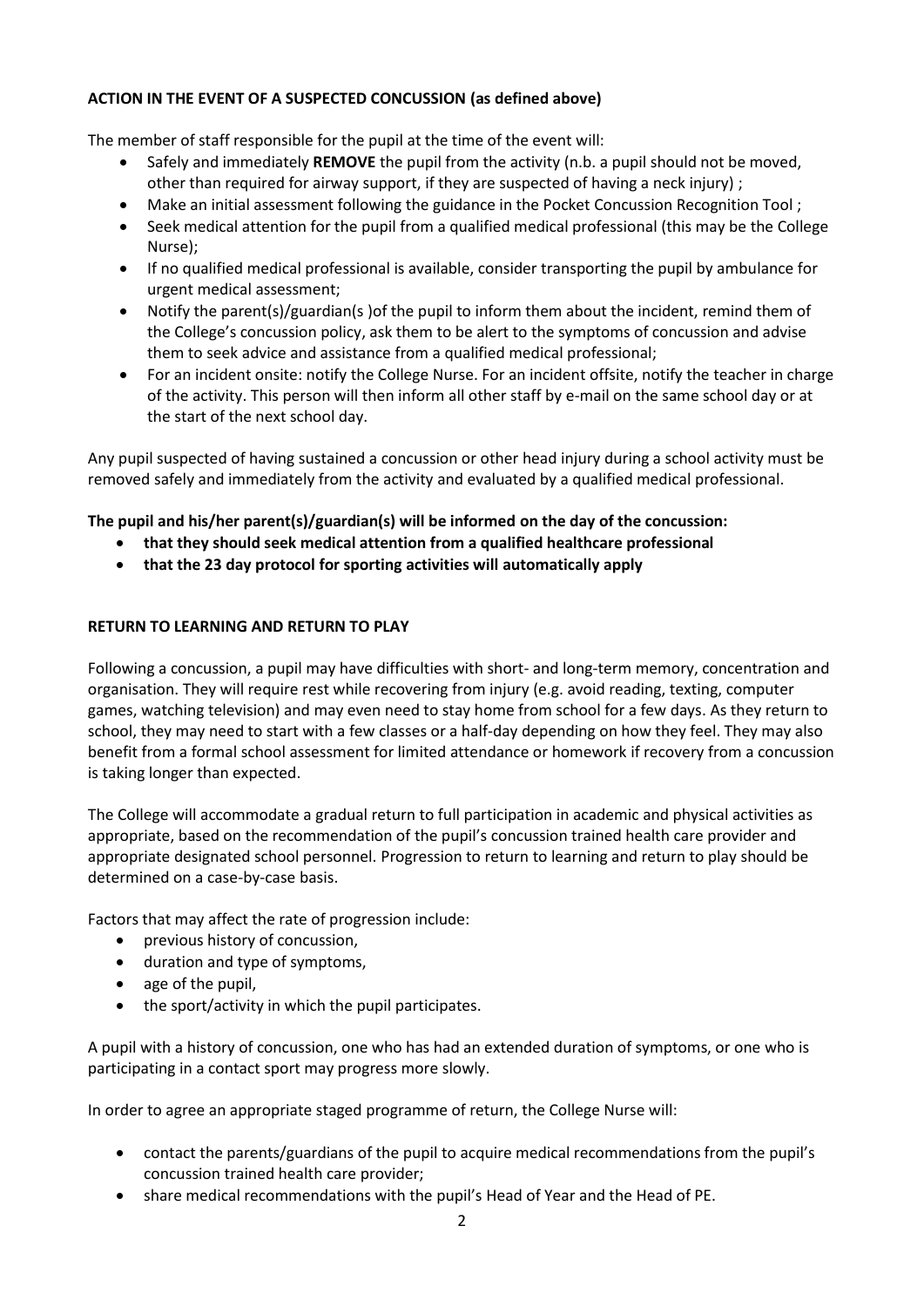The **RETURN TO LEARNING PROGRAMME** will be devised by the Head of Year, who will notify the pupil and their parents/guardians, all school personnel responsible for supporting the academic needs of the pupil including but not limited to: the pupil's Head of Year, tutor and subject teachers.

### **Step 1**

Complete physical and cognitive rest. No exertion activity until asymptomatic. This may include staying home from school or limiting school hours (and studying) for several days. Activities requiring concentration and attention may worsen symptoms and delay recovery.

### **Step 2**

Return to school full-time /normal cognitive daily activities (or normal cognitive functions).

Suggested approach to increasing cognitive demand.

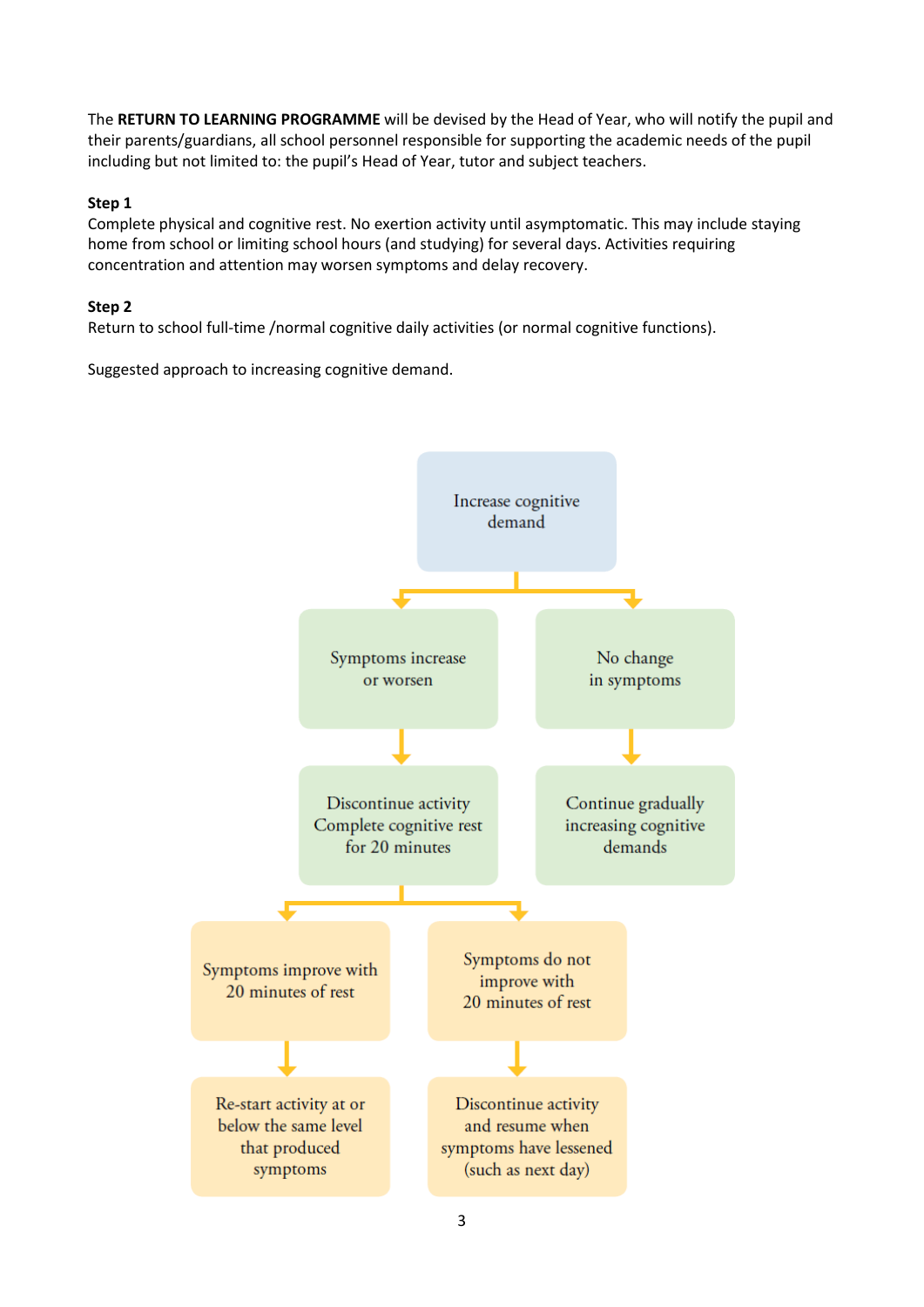The **RETURN TO PLAY PROGRAMME** will be devised by the Head of PE in conjunction with the appropriate PE teacher and activity coach. The teacher in charge of the activity will notify the pupil and their parents/guardians, and all school personnel involved in supporting the pupil in his/her school sport.

| <b>Rehabilitation Stage</b> | Exercise at each stage of        | <b>Objective of Stage</b>          | <b>Duration</b> |
|-----------------------------|----------------------------------|------------------------------------|-----------------|
|                             | rehabilitation                   |                                    | of stage        |
| No activity                 | None. Complete physical and      | Rest and recovery                  | 14 days         |
|                             | mental rest without symptoms.    |                                    |                 |
| Light aerobic exercise      | Walking, swimming or stationary  | Increase heart rate                | 2 days          |
|                             | cycling keeping intensity <70%   |                                    |                 |
|                             | maximum predicted heart rate     |                                    |                 |
|                             | $(MPHR = 220 - Player Age)$      |                                    |                 |
| Sport specific exercise     | Active drills. No contact.       | Add movement                       | 2 days          |
| Non-contact drills          | Progression to more complex      | Increase exercise, coordination    | 2 days          |
| (depending on sport)        | training drills. May start       | and mental load.                   |                 |
|                             | progressive resistance training. |                                    |                 |
| Full contact practice       | May participate in normal        | Restore confidence and allow for   | 2 days          |
| (depending on sport)        | training activities.             | assessment of functional skills by |                 |
|                             |                                  | coaching staff.                    |                 |
| After 24 hours, return      | Player rehabilitated.            | Recovered.                         | 23 days         |
| to play.                    |                                  |                                    | in total        |

A record of pupils on the Return to Play Programme will be kept in the PE Office. The progress of pupils through the programme will be monitored and recorded by an appropriate member of the games staff. **Under no circumstances will the pupil be allowed to return to play until the 23 day period is completed.**

### **COMMUNCATION**

### **Staff**

At the start of each academic year staff will be made aware of this policy and the standards of care relating to the management of concussive injuries. They will be provided with concussion awareness training that includes recognising the signs and symptoms that may suggest a concussive or other head injury. They will be provided with a copy of the Pocket Concussion Recognition Tool.

### **Pupils and Parents/Guardians**

At the start of each academic year all pupil and parents/guardians will be provided with information about:

- The risk of concussion and other head injuries and the dangers associated with continuing to participate when a concussion or other head injury is suspected;
- The signs and symptoms associated with concussion and other head injuries; and
- The school's protocols for:
	- $\circ$  the removal of a pupil from an activity when the pupil is suspected of having sustained a concussion or other head injury,
	- o the evaluation of a concussion or other head injury, and
	- o the pupil's return to participation in school activities, including classes.

A pupil and his/her parent(s)/guardian(s) must sign a statement acknowledging that they have received and read this information before the pupil is allowed to participate in any school sport activity.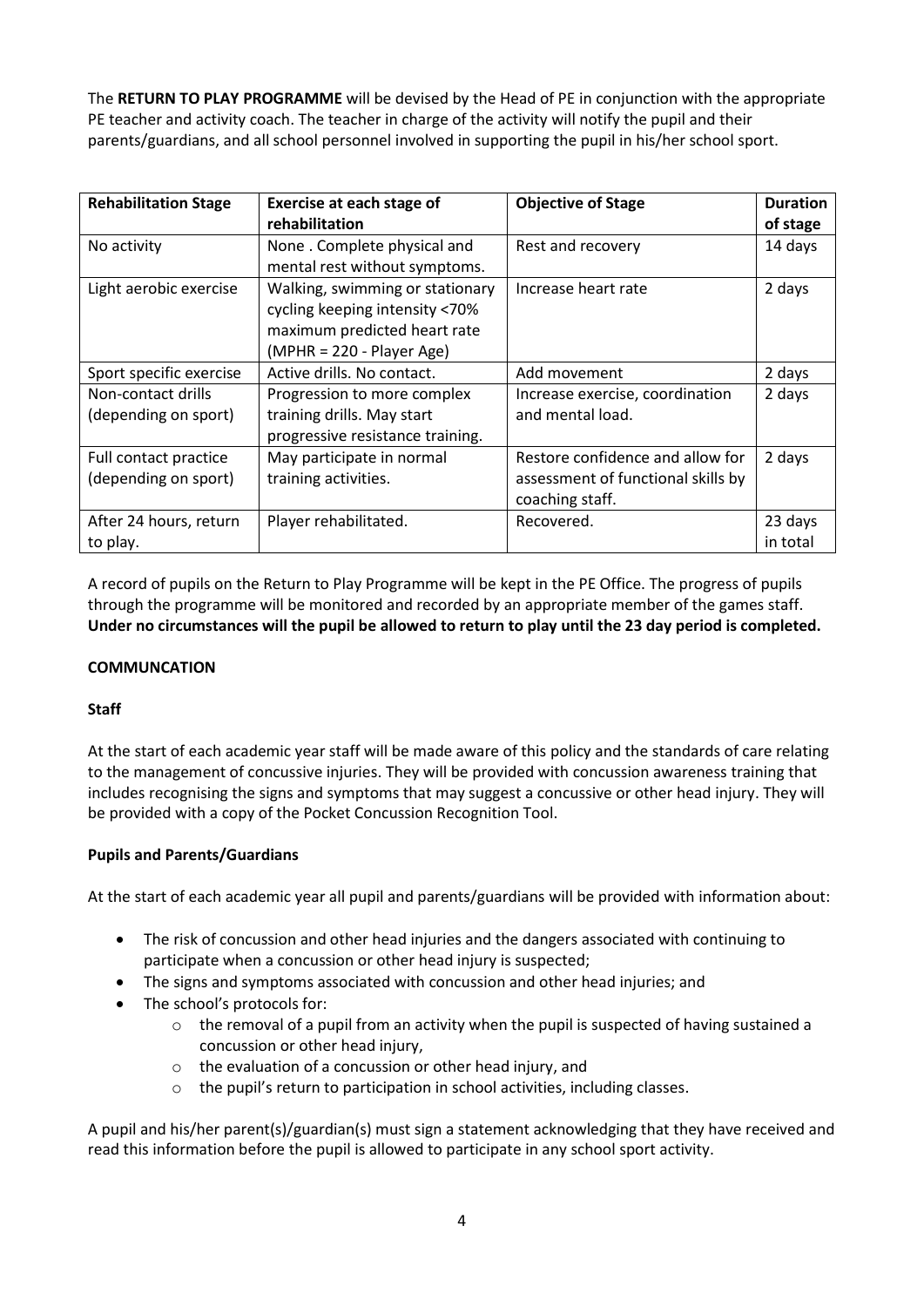**Pupils and parents/guardians are encouraged to report suspected or known concussion or other head injuries that occur outside of school related activities to the College nurse. It is the responsibility of the parent/guardian to inform the school of signs and symptoms related to concussion or head injuries that are recognised while the pupil is not in school.**

### **CONCUSSION POLICY MANAGEMENT TEAM**

The Principal will appoint a Concussion Policy Management Team which *may* include, but will not necessarily be limited to: the College Nurse, the VP Pastoral Care, the Head of Pastoral Care, the Head of the Preparatory Department, the Head of PE, the Director of Rugby.

The team will:

- oversee the implementation of this policy and the related standards of care for concussive head injuries;
- ensure that appropriate training is provided for staff;
- review and update the policy and associated procedures on an annual basis.

August 2016 SN